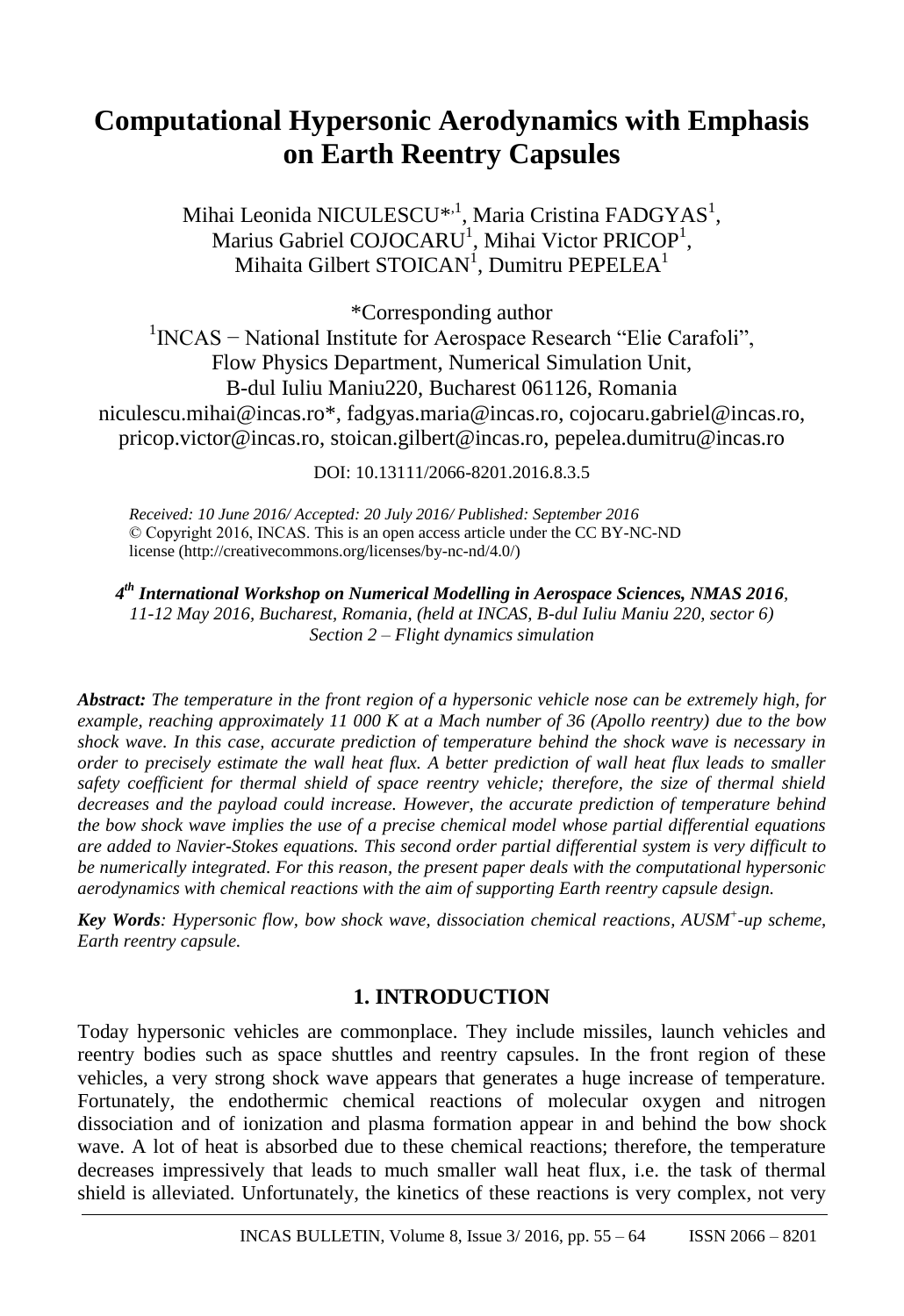well understood and requires huge computational resources. For this reason, the present paper focuses on chemical reactions that occur at the Earth reentry of space vehicles such as capsules and shuttles.

## **2. GOVERNING EQUATIONS**

The classic governing equations for hypersonic gas dynamics in *thermal equilibrium* are the Navier-Stokes equations at which, one adds the transport equations of species  $Y_i$  that appear/disappear due to the chemical reactions [1, 2] (a careful reader should firstly read [1] and after that [2]):

$$
\frac{\partial U}{\partial t} + \frac{\partial (F_x - G_x)}{\partial x} + \frac{\partial (F_y - G_y)}{\partial y} + \frac{\partial (F_z - G_z)}{\partial z} = S \tag{1}
$$

where the conservative variable vector *U*, convective flux *F*, diffusive flux *G* and source term *S* are given by

 *i z i y i x <sup>i</sup> wY wH w p wv wu w F vY vH vw v p vu v F u Y u H u w u v u p u F Y E w v u U* ρ ρ ρ ρ ρ ρ , ρ ρ ρ ρ ρ ρ , ρ ρ ρ ρ ρ ρ , ρ ρ ρ ρ ρ ρ 2 2 2 (2) *x Y D x Y h D x T u v w k G i i mixture N i i xx xy xz i i mixture xz xy xx x* ρ τ τ τ ρ τ τ τ 0 1 (3) *y Y D y Y h D y T u v w k G i i mixture N i i yx yy yz i i mixture yz yy yx y* ρ τ τ τ ρ τ τ τ 0 1 (4)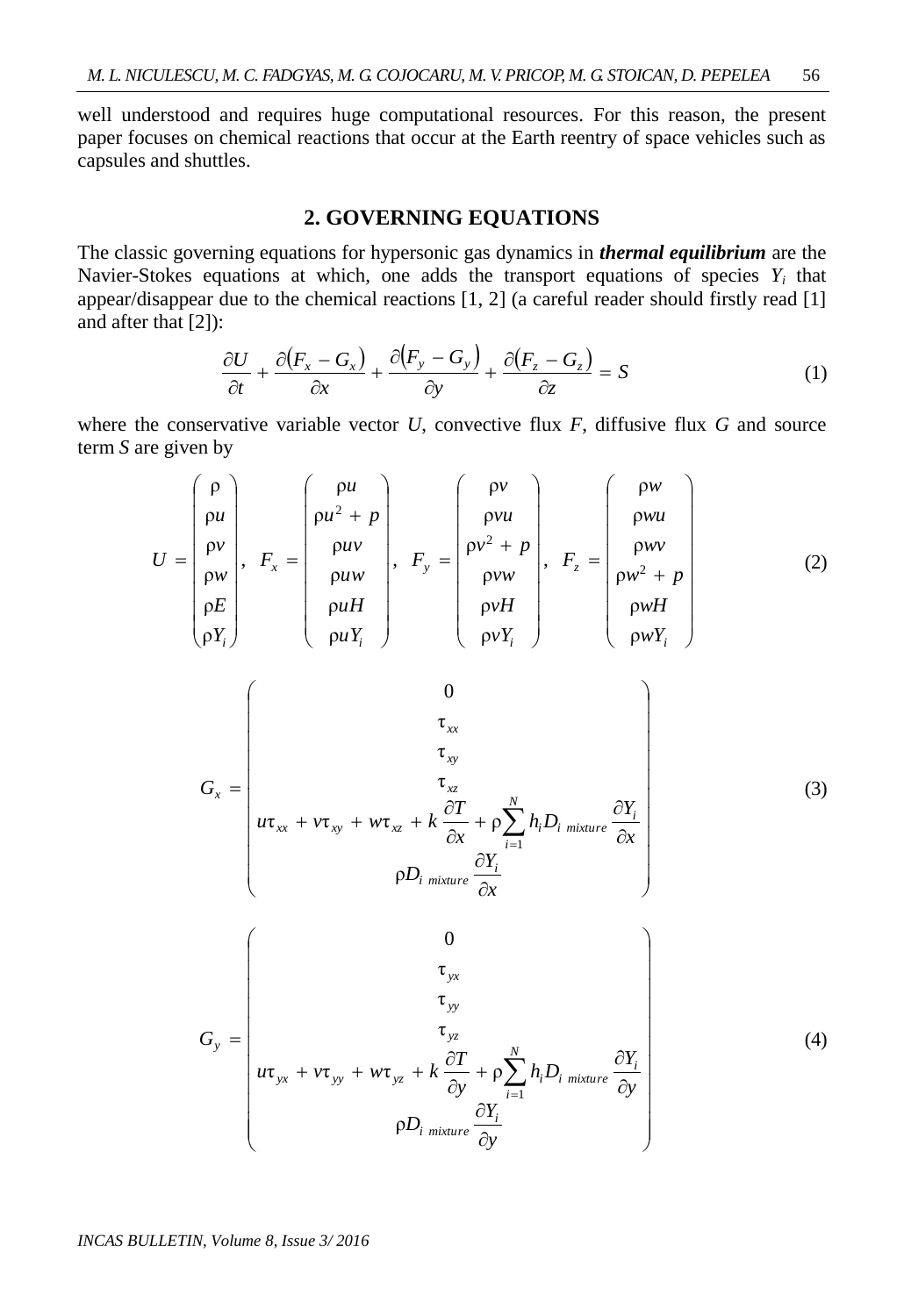$$
G_{z} = \begin{pmatrix}\n0 & \tau_{zx} & \tau_{zy} & \tau_{zx} \\
\tau_{zx} & \tau_{zy} & \tau_{z} & \tau_{z} \\
u\tau_{zx} + v\tau_{zy} + w\tau_{zz} + k\frac{\partial T}{\partial z} + \rho \sum_{i=1}^{N} h_{i}D_{i} \frac{\partial Y_{i}}{\text{mixture}}\frac{\partial Y_{i}}{\partial z} \\
\rho D_{i} \frac{\partial Y_{i}}{\text{mixture}}\frac{\partial Y_{i}}{\partial z}\n\end{pmatrix}
$$
\n(5)\n
$$
S = \begin{pmatrix}\n0 & \nu & \nu & \nu_{z} \\
0 & 0 & \nu_{z} \\
-\sum_{i=1}^{N} \left[h_{i}^{formation T_{ref}} - cp_{i}(T_{ref}) \cdot T_{ref}\right] \cdot \omega_{i} \\
\omega_{i}\n\end{pmatrix}
$$

The viscous stresses  $\tau$  are computed according to Stokes hypothesis for a Newtonian fluid:

$$
\tau_{xx} = \frac{2}{3} \mu \left( 2 \frac{\partial u}{\partial x} - \frac{\partial v}{\partial y} - \frac{\partial w}{\partial z} \right), \quad \tau_{yy} = \frac{2}{3} \mu \left( 2 \frac{\partial v}{\partial y} - \frac{\partial u}{\partial x} - \frac{\partial w}{\partial z} \right),
$$
\n
$$
\tau_{zz} = \frac{2}{3} \mu \left( 2 \frac{\partial w}{\partial z} - \frac{\partial u}{\partial x} - \frac{\partial v}{\partial y} \right),
$$
\n
$$
\tau_{xy} = \tau_{yx} = \mu \left( \frac{\partial u}{\partial y} + \frac{\partial v}{\partial x} \right), \quad \tau_{xz} = \tau_{zx} = \mu \left( \frac{\partial u}{\partial z} + \frac{\partial w}{\partial x} \right), \quad \tau_{yz} = \tau_{zy} = \mu \left( \frac{\partial w}{\partial y} + \frac{\partial v}{\partial z} \right)
$$
\n(7)

To close the above second order partial differential system, it is necessary to add supplementary constitutive (closure) relations:

 The temperature behind the bow shock wave is huge (of order of thousands *K*) while the pressure is relatively low (usually, it does not exceed 1 bar); therefore, the equation of ideal gas is valid:

The pressure is relatively low (usually, it does not exceed 1 bar), therefore, the equation of ideal gas is valid:  
\n
$$
p = \rho R^0 T \sum_{i=1}^{N} \frac{Y_i}{W_i}, \quad R^0 = 8314.3 \frac{J}{kmol \cdot K}, \quad N = number of chemical species
$$
\n(8)

 Because the pressure is relatively low even behind the bow shock wave (usually, it does not exceed 1 bar); one can use the hypothesis of a *calorically perfect gas for chemical species*:

$$
h_i = h_i(T) = c_{p_i}(T) \cdot T \tag{9}
$$

• For dynamic viscosity of species  $\mu_i$ , one can use the kinetic theory of gases or Sutherland law with 3 coefficients: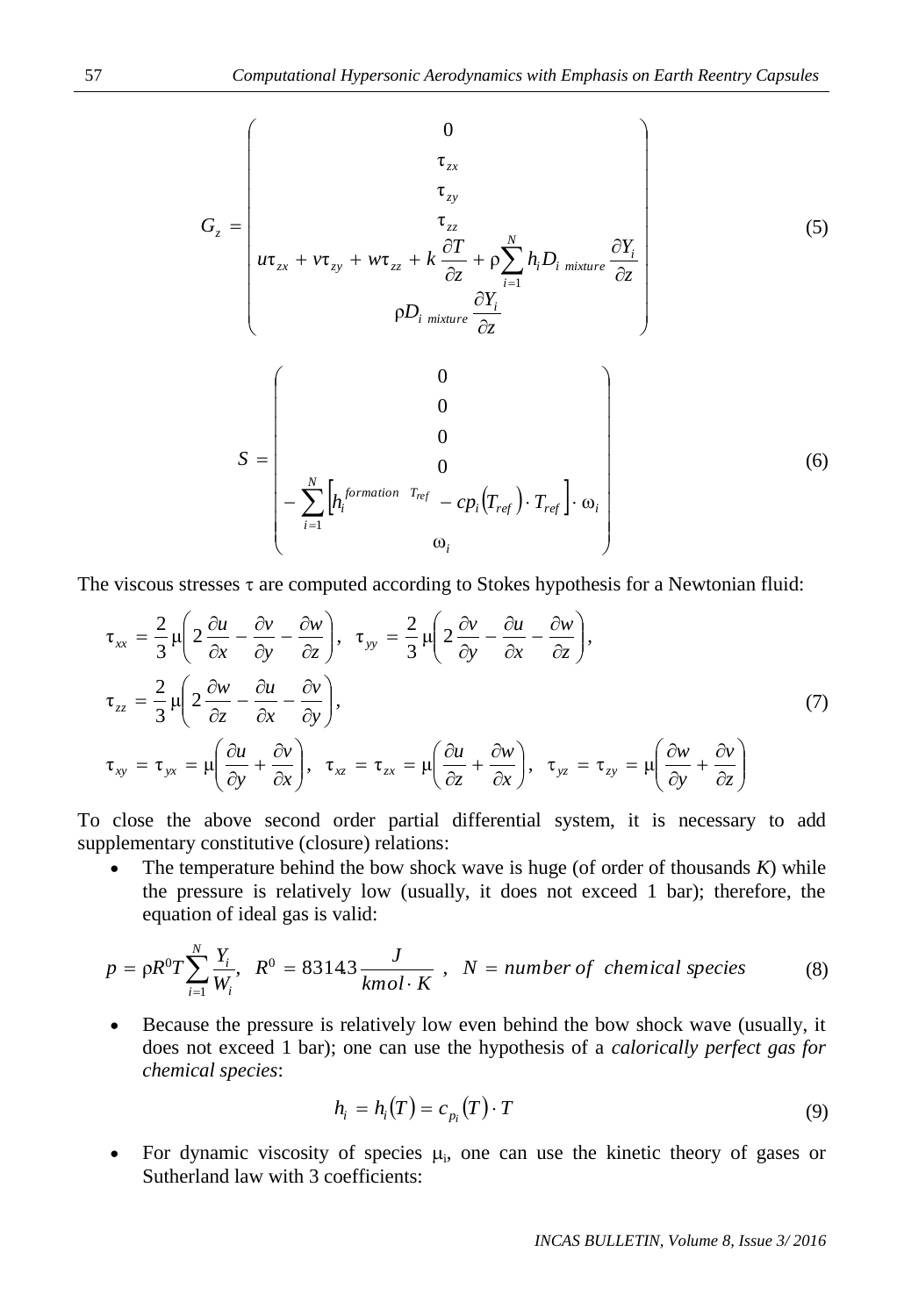$$
\mu_i(T) = \mu_{0_i} \cdot \left(\frac{T}{T_{0_i}}\right)^{1.5} \cdot \frac{T_{0_i} + S_i}{T + S_i}
$$
\n(10)

- For thermal conductivity of species  $k_i$ , one can use the kinetic theory of gases
- For the mass diffusivity of chemical species *i* in the mixture  $D_i$  mixture, we should use the kinetic theory of gases because one cannot anymore use the assumption that *D<sup>i</sup> mixture* is constant like in the burning of hydrocarbons where one can assume that  $D_{i\;mixture} \approx 2.88$  E-5  $\rm m^2/s$
- 

• The flow is laminar; therefore, the chemistry is given by Arrhenius law:  
\n
$$
\sum_{i=1}^{N} v_{ij}^{T} M_i \xrightarrow{k_f} \sum_{i=1}^{N} v_{ij}^{T} M_i \qquad N = number of \ chemical \ species,
$$
\n
$$
j = 1...number \ of \ chemical \ reactions
$$

$$
j = 1...number\ of\ chemical\ reactions
$$
  
\n
$$
\omega_i = W_i \sum_{j=1}^{number\ of\ reactions} \left[ \left( v_{ij}^{\dagger} - v_{ij} \right) \Gamma_j k_{fj} \prod_{i=1}^N \left( \frac{X_i p}{R^0 T} \right)^{v_{ij}} \right]
$$
\n(11)

*where*

$$
X_i = Y_i \cdot \frac{W}{W_i}, \quad \frac{1}{W} = \sum_{i=1}^{N} \frac{Y_i}{W_i}, \qquad k_{f_j} = A_j T^{\beta_j} e^{-\frac{E_j}{R^0 T}} \quad - \quad \text{Arrhenius law}
$$

The pre-exponential factor A, temperature exponent  $\beta$ , activation energy E and third body efficiency  $\Gamma$  are determined experimentally. Unfortunately, they are not constant over the whole range of temperature and pressure. For their experimental determination, one uses typical reentry scenarios for capsules and space shuttles. In this paper, the values given by Park in [3] are used:

| No. | Reaction                 | $A_{\rm f,r}$           | $\beta_{\text{f,r}}$ | $E_{r}$  | $3^{rd}$ body efficiency $\Gamma$ |
|-----|--------------------------|-------------------------|----------------------|----------|-----------------------------------|
|     |                          | $[K^{\beta}{}_{f,r}/s]$ |                      | [J/kmol] |                                   |
| 1.  | $O_2+M\rightarrow 2O+M$  | 1.00E19                 | $-1.5$               | 4.947E8  | $O_2=N_2=NO=0.2$ ; O=N=1          |
| 2.  | $N_2+M\rightarrow 2N+M$  | 3.00E19                 | $-1.6$               | 9.412E8  | $O_2=N_2=NO=0.233$ ; O=N=1        |
| 3.  | $NO+M\rightarrow N+O+M$  | 1.10E14                 | $\theta$             | 6.277E8  | $O_2=N_2=0.05$ ; O=N=NO=1         |
| 4.  | $NO+O\rightarrow O_2+N$  | 2.40E6                  |                      | 1.598E8  | $\overline{\phantom{0}}$          |
| 5.  | $N_2+O \rightarrow NO+N$ | 1.80E11                 | $\Omega$             | 3.193E8  | $\overline{\phantom{a}}$          |

Table 1. a) – Forward reactions rate parameters based on the Park '89 model [3] in the Viviani – Pezzella variant [2]

Table 1. b) – Forward reactions rate parameters based on the Park '89 model [3] in the Carandente variant [4]

| No. | Reaction                | $A_{\rm f,r}$           | $\beta$ <sub>f,r</sub> | $E_{\rm r}$ | $3^{\text{rd}}$ body efficiency $\Gamma$ |
|-----|-------------------------|-------------------------|------------------------|-------------|------------------------------------------|
|     |                         | $[K^{\beta}{}_{f,r}/s]$ |                        | J/kmol      |                                          |
|     | $O_2+M\rightarrow 2O+M$ | 2.00E18                 | $-1.5$                 | 4.947E8     | $O_2=N_2=NO=1$ ; $O=N=5$                 |
| 2.  | $N_2+M\rightarrow 2N+M$ | 7.00E18                 | $-1.6$                 | 9.412E8     | $O_2=N_2=NO=1$ ; O=N=4.28                |
| 3.  | $NO+M\rightarrow N+O+M$ | 5.00E12                 |                        | 6.277E8     | $O_2=N_2=1$ ; $O=N=NO=22$                |

*INCAS BULLETIN, Volume 8, Issue 3/ 2016*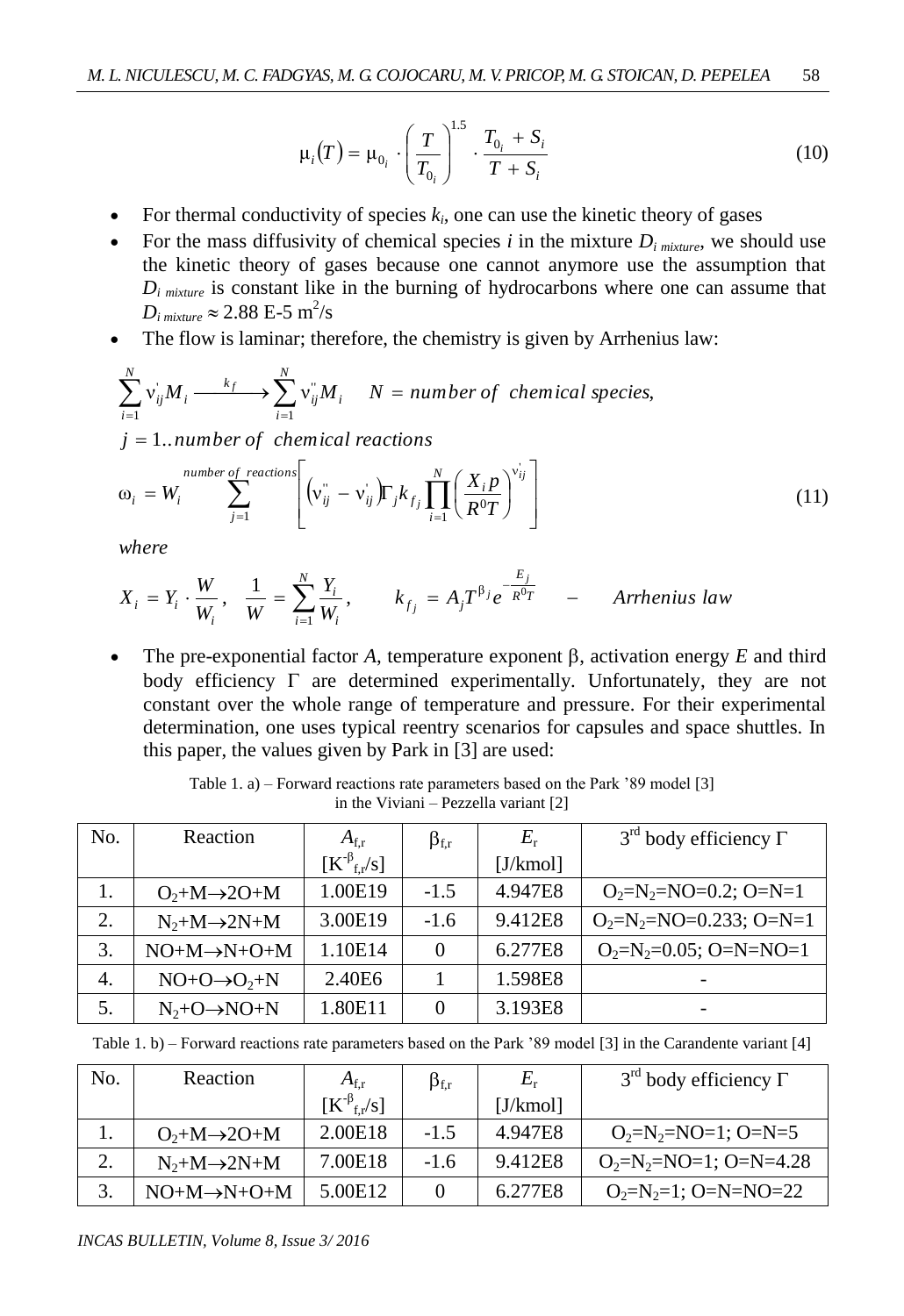| ч. | $NO+O\rightarrow O_2+N$  | 2.40E6  | 1.598E8 | $\overline{\phantom{a}}$ |
|----|--------------------------|---------|---------|--------------------------|
| J. | $N_2+O \rightarrow NO+N$ | 1.80E11 | 3.193E8 | $\overline{\phantom{0}}$ |

Table 2. a) – Stoichiometric coefficients of reactants for the Park '89 model [3]

| Number of species | Number of reaction |  |       |  |  |  |
|-------------------|--------------------|--|-------|--|--|--|
|                   |                    |  | $=$ 3 |  |  |  |
| $i=1:O2$          |                    |  |       |  |  |  |
| $i=2:N_2$         |                    |  |       |  |  |  |
| $i=3:NO$          |                    |  |       |  |  |  |
| $i=4:O$           |                    |  |       |  |  |  |
| $i=5:N$           |                    |  |       |  |  |  |

Table 2. b) – Stoichiometric coefficients of products of reaction for the Park '89 model [3]

| Number of species | Number of reaction |  |       |  |  |  |
|-------------------|--------------------|--|-------|--|--|--|
| . ? ?             |                    |  | $=$ 3 |  |  |  |
| $i=1:O_2$         |                    |  |       |  |  |  |
| $i=2:N_2$         |                    |  |       |  |  |  |
| $i=3:NO$          |                    |  |       |  |  |  |
| $i=4:O$           |                    |  |       |  |  |  |
| $i=5:N$           |                    |  |       |  |  |  |

It is worthwhile to notice that the *units of pre-exponential factor A given in [2, 4] are wrong.* In order to properly determine the units of pre-exponential factor A, we should take into account the reaction rate  $\omega_i$  [kg/m<sup>3</sup>.s], molecular weight  $W_i$  [kg/kmol] and molar concentration  $(X_i, p)/(R^0, T)$  [kmol/m<sup>3</sup>]. A careful reader should consult [5].

$$
[\mathbf{A}_{\mathrm{f},\mathrm{r}}]_{SI} = \left[ \left( \frac{m^3}{kmol} \right)^{1-1} \cdot \frac{K^{-\beta_{f,r}}}{s} \right] = \left[ \frac{K^{-\beta_{f,r}}}{s} \right]
$$
(12)

One clearly sees that the pre-exponential factor *A* of reactions of dissociation of molecular oxygen  $O_2$  and nitrogen  $N_2$  is much bigger than the pre-exponential factor A of reactions of formation/destruction of nitrogen-oxide NO.

For this reason, it is possible to consider only the reactions of dissociation of molecular oxygen and nitrogen and to neglect the formation/destruction of nitrogen-oxide NO. This decreases significantly the computational effort and increases impressively the robustness of numerical algorithm.

It is possible to rewrite those 5 chemical reactions given in Table 1 and Table 2 without the third body efficiency  $\Gamma$ ; i.e. it is possible to write 17 chemical reactions without the third body efficiency.

From the mathematical point of view, these two formulations are equivalent but they are not equivalent from the numerical point of view because the last formulation requires the computation of 17 exponentials instead of five, which is expensive from the computational point of view.

In the hypersonic gas dynamics, one prefers to use the kinetic theory of gases as much as possible. For this reason, *the rate exponents are the stoichiometric coefficients of reactants*  $\vec{v}_{ij}$  (see Eq. 11) while for the common applications (for example for the burning of hydrocarbons), the rate exponents are determined experimentally.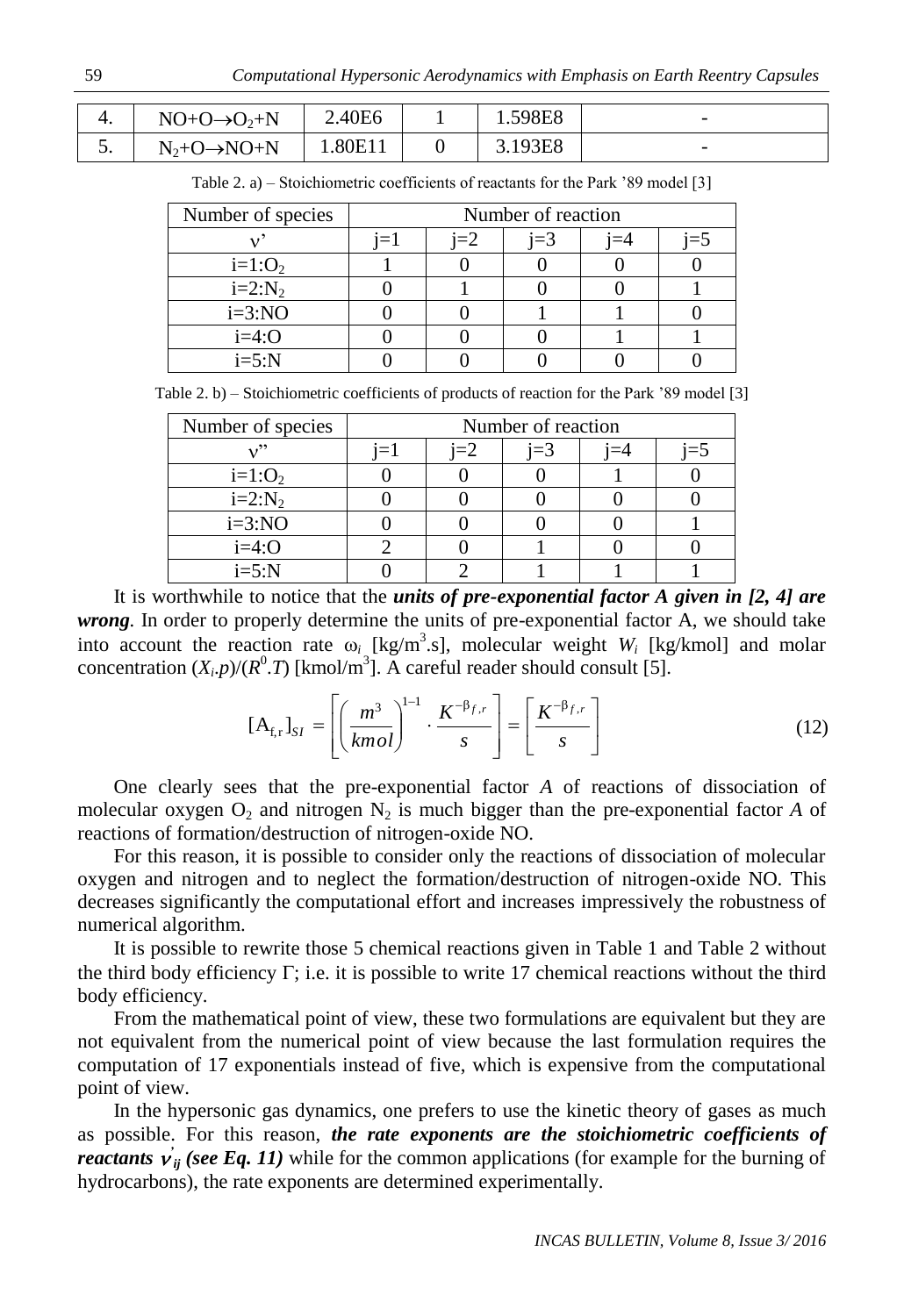It is preferable to use the formation enthalpy of species *i*  $h_i^{formation~Tref}$  at reference temperature  $T_{ref}$  of 0 K in order to simplify the expression of source term in the energy equation, see Eq. 6.

Unfortunately, the formation enthalpy of species is usually given at common reference temperatures, for example at  $T_{ref}$  of 298.15 K.

From the mathematical and numerical point of view, Tables 1. a) and 1. b) are equivalent but they are different from the chemical interpretation.

For example, at reaction 1, Table 1. a) shows that molecular oxygen  $O_2$ , molecular nitrogen  $N_2$  and nitrogen-oxide NO are inhibitors while Table 1. b) indicates that atomic oxygen O and nitrogen N are catalysts.

### **3. NUMERICAL SIMULATIONS AND RESULTS**

The 2D and 3D numerical simulations were computed with commercial code Ansys Fluent over a sphere-cone reentry capsule whose geometry is given in [6].

The convective flux was discretized with AUSM<sup>+</sup>-up scheme [7] because this scheme seems to be the best for hypersonic gas dynamics [8, 9]. Due to carbuncle phenomenon, the convective flux was discretized with the original AUSM<sup>+</sup>-up scheme [7], which is a first order upwind scheme.

To speed up convergence to the steady-state solution, the initialization was made with FMG (Full MultiGrid) technique [10] with thousands of cycles.

Due to its robustness, we have preferred the implicit formulation rather than the explicit one. Due to carbuncle phenomenon, the calculation was made with the solution steering technique [11].

A very useful feature of this technique consists in automatic decrease of CFL number when the divergence is detected.

Furthermore, severe limitations of minimum and maximum pressure and temperature were made, in order to speed up convergence and avoid divergence due to carbuncle phenomenon.

Moreover, the relaxation to chemical equilibrium model [10] was employed to mitigate the unwanted carbuncle phenomenon. The 3D grid has about 3.4 millions of mixed cells (tetrahedrons and hexahedrons), see Fig. 1.

The hexahedral cells were used only near the capsule while the tetrahedral cells were employed in rest of computational domain to increase the numerical (artificial) viscosity in order to diminish the spurious numerical oscillations. A symmetry plane was introduced in order to decrease the computational effort.

From Fig. 2 one clearly sees that the pressure coefficient at stagnation point is nearly 2, which is in concordance with the Newtonian impact flow theory [2]. The flow over capsule in symmetry plane is given in Fig. 3.

One clearly sees the bow shock wave and the wake region behind the capsule. The bow shock wave is smeared at the end of computational domain because the mesh is coarse at the end of computational domain.

The formation/destruction of species is given in Figs. 4 and 5. The molecular oxygen  $O_2$ dissociates completely behind the bow shock wave near the stagnation point region while the molecular nitrogen  $N_2$  dissociates partially, which indicates that the ionization does not occur. The maximal concentration of nitrogen-oxide NO does not exceed 2%; therefore, the reactions of formation/destruction of this very unstable species could be neglected.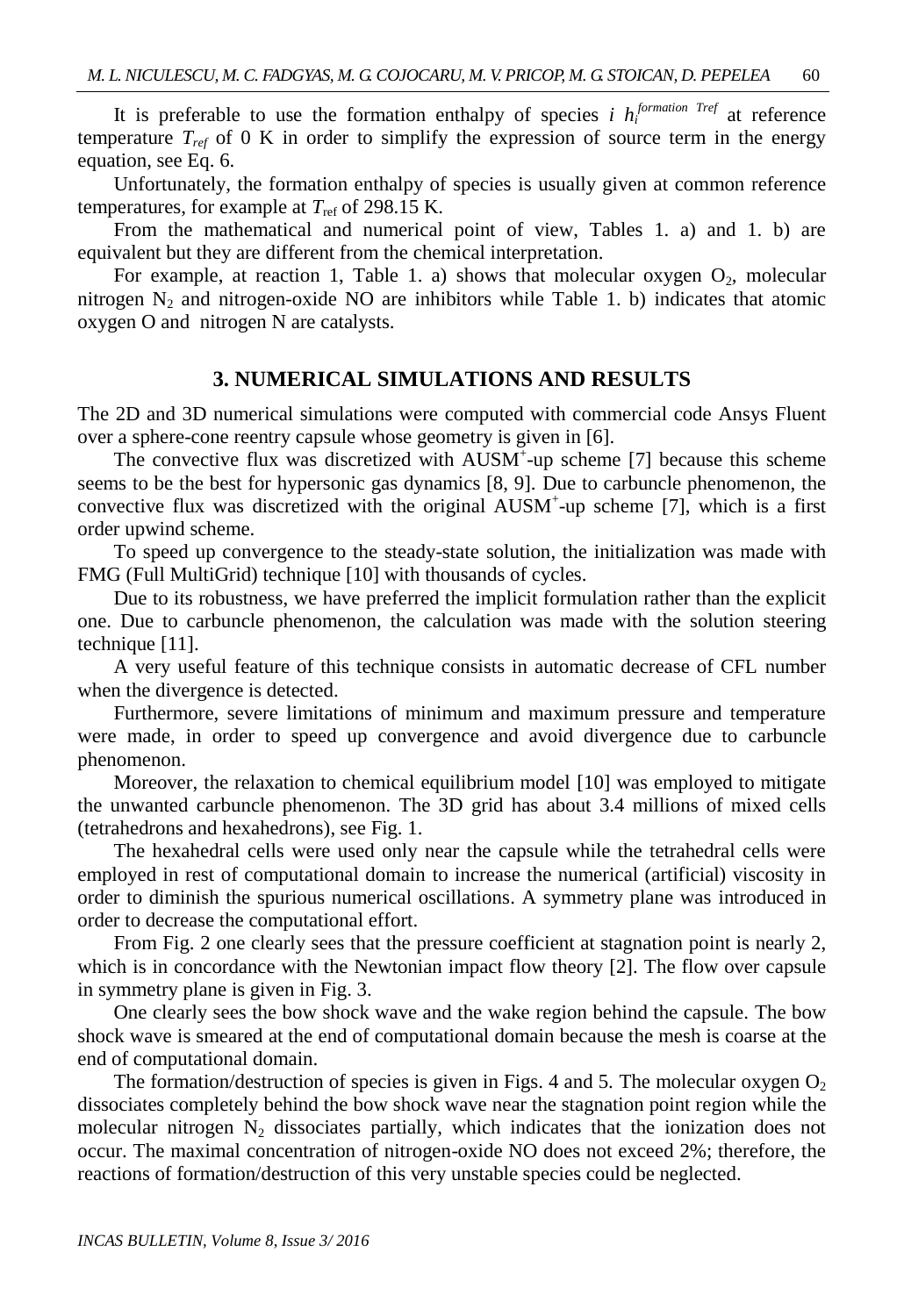

Fig. 1 – Detail of the grid near the capsule



Fig. 2 – Pressure coefficient for an angle of attack of 90 $^{\circ}$  over capsule at  $M_{\infty}$ =20, H=50 [km]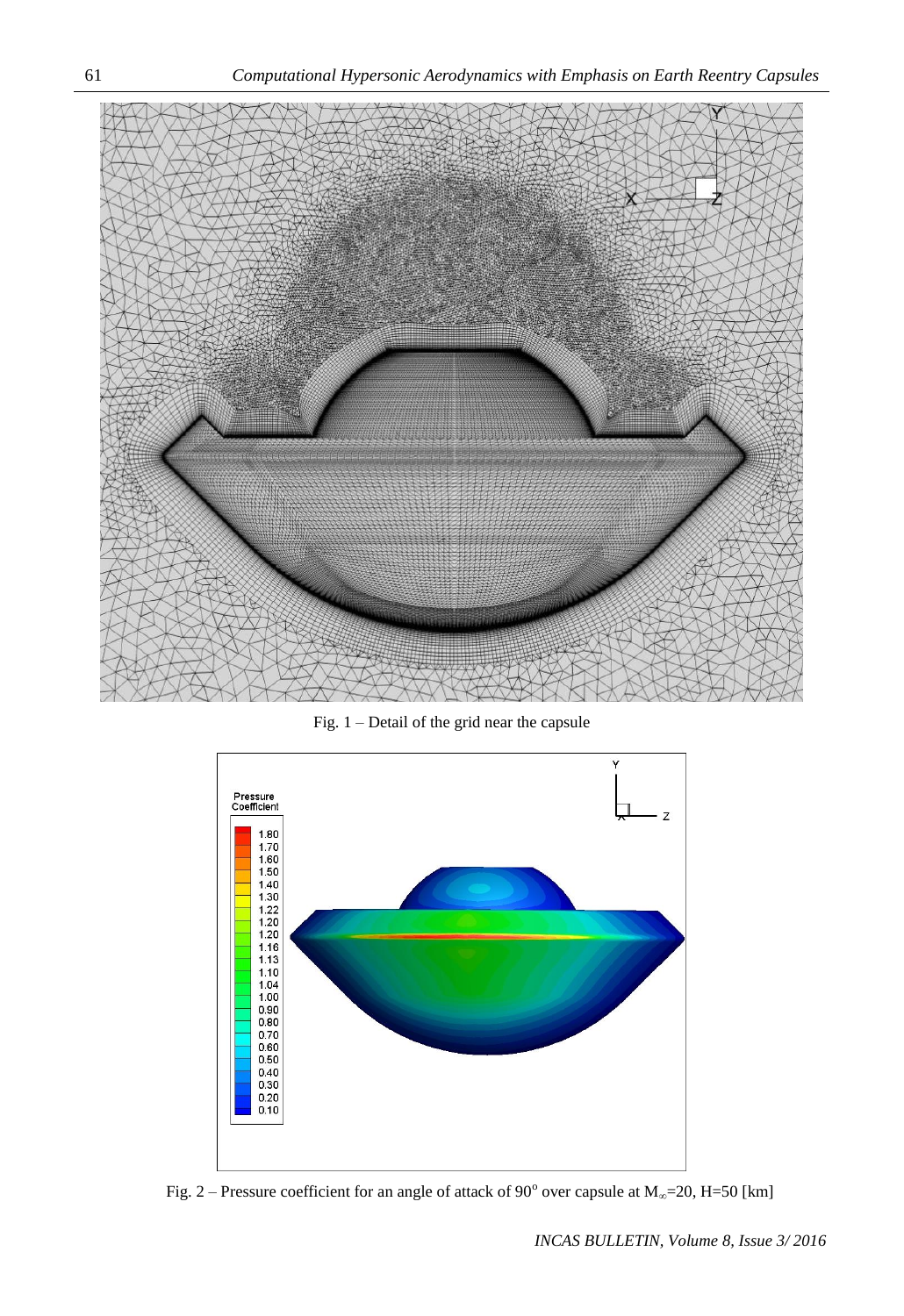

Fig.  $3 -$  Mach number for an angle of attack of 90 $^{\circ}$  over capsule at  $M_{\infty}$ =20, H=50 [km]



Fig. 4 – Species mass fraction for an angle of attack of 90 $^{\circ}$  over capsule at M<sub>∞</sub>=20, H=50 [km]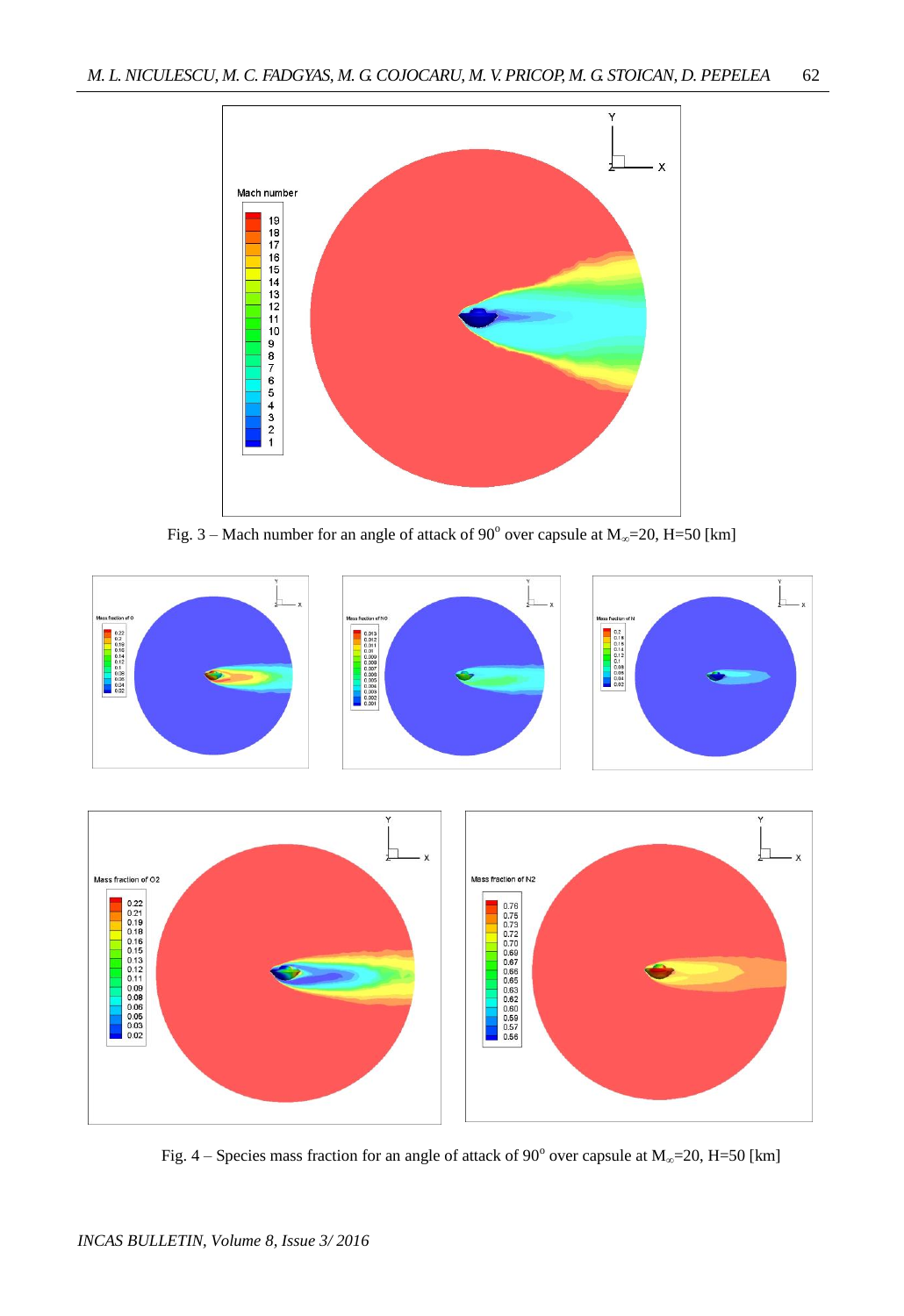

Fig. 5 – Species mass fraction along the stagnation line for an angle of attack of 90 $^{\circ}$  at M<sub>∞</sub>=20, H=50 [km]

The position of the shock wave given by CFD results, see Fig. 5, should be compared with the analytical relations, such as those given in [2, 12, 13]:

$$
\frac{\Delta}{R_N} = 0.78 \frac{\rho_{\infty}}{\rho_2} \tag{13}
$$

$$
\frac{\Delta}{R_N} = 0.143 \cdot e^{\frac{3.24}{M_{\infty}^2}}
$$
 (14)

where  $\Delta$  is the stand-off distance between bow shock wave and body,  $R_N$  is the nose radius of body and  $\rho_2$  is the density behind the shock wave.

#### **4. CONCLUSIONS**

Further work is necessary to be done in order to increase the accuracy of numerical simulation and to mitigate the spurious numerical oscillations (carbuncle phenomenon). Practically, there are 2 main ways. The first way consists in increasing the numerical accuracy using Ansys Fluent. Firstly, the specific heats at constant pressure of species *cpi* should be functions of temperature at least until 10 000 K because now, they are functions of temperature until 5 000 K.

Secondly, we should renounce at the hypothesis of thermal equilibrium that implies the writing of partial differential equations for vibrational temperatures of species through User-Defined Functions (UDFs) [14].

The second way consists in developing an in-house code for hypersonic flows. This gives us a better flexibility in the choice of values of a numerical scheme tuning parameters, of primitive or conservative variables reconstruction and limiters. Some progress was made in this direction and we consider to publish soon some results.